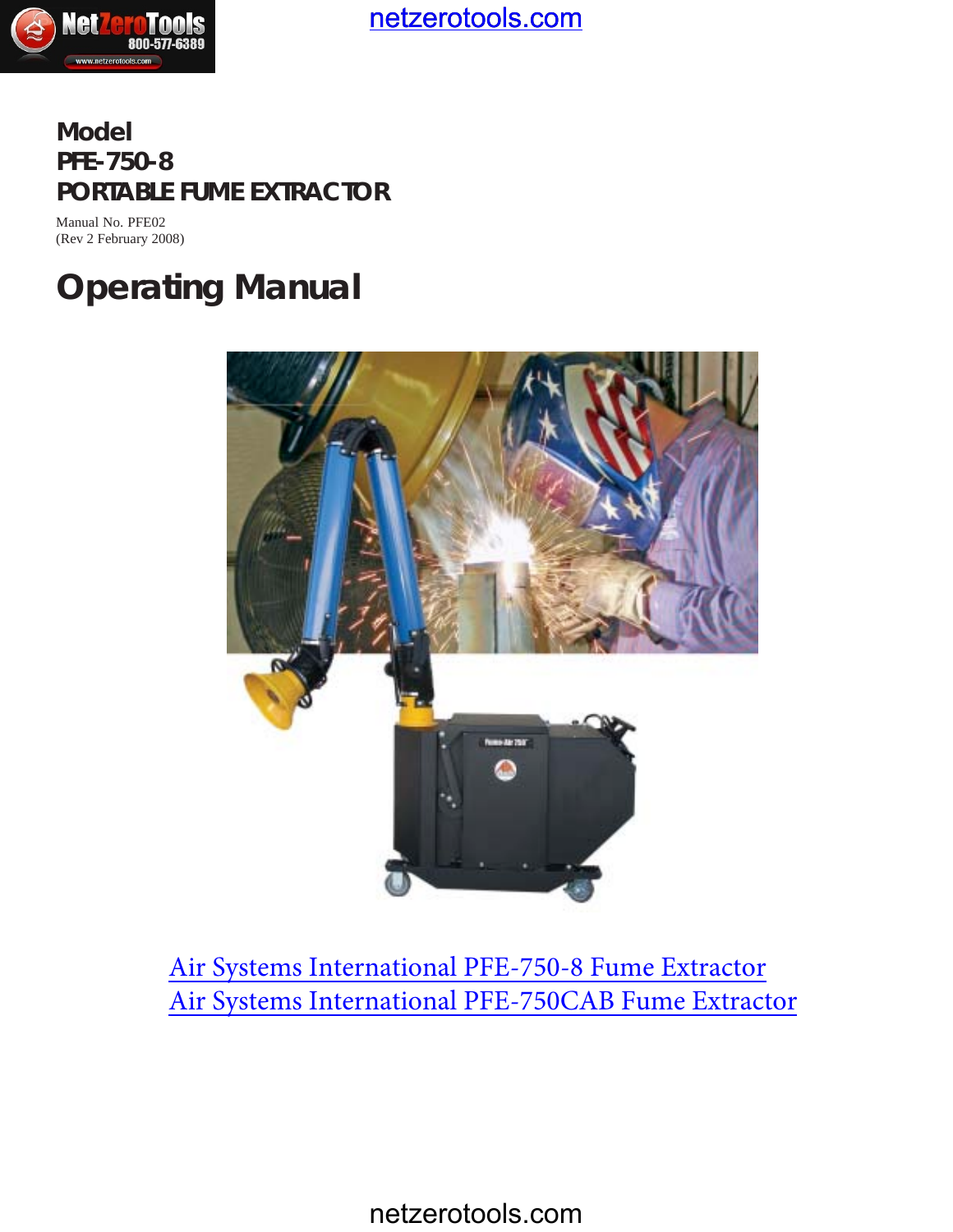**-2-**

### **OVERVIEW**



Air Systems' portable HEPA filtered fume extractor is used mainly for source capture of welding smoke and fumes. The Portable Fume Extractor series operates at less than 80dbA. A 13" fumehood is placed on the 360° rotating adjustable arm and is supplied with an adjustable damper to control air flow velocity at the capture site. The contaminated air is drawn in through the arm or central duct; clean filtered air is exhausted through the rear of  $t^1$ 



#### **SPECIFICATIONS**

|                    | 1.0 HP, 115 VAC prewired, 230 VAC optional wiring,                         |
|--------------------|----------------------------------------------------------------------------|
|                    |                                                                            |
| <b>IMOTOR:</b>     | 60Hz, 1-phase, TEFC, 3450 RPM                                              |
| IFAN:              | 750 cfm with 10ft arm                                                      |
| ICABINET:          | 18 gauge steel with epoxy powder coating                                   |
| <b>DIMENSIONS:</b> | $140"$ D x 27" W x 32.5" H (w/o arm)                                       |
| <b> WHEELS:</b>    | $(4)$ casters 5" diameter with locking feature                             |
| IAMP DRAW:         | Start up requires 13 amps - minimum 20 amp service is recommended          |
|                    | Supplied pre-filter pad with steel holder (24" x 24" x 1") and 99.97% HEPA |
| <b>FILTERS:</b>    | filter (24"x24"x11.5")                                                     |

#### **INITIAL SETUP**

The Fume Air 750 is delivered in 2 pieces. The cabinet is supplied with filters installed and the 10' arm is in a separate box. Remove the arm assembly from the box. The screws to secure the arm to the cabinet are threaded into the mounting inlet on the cabinet.



**Note: When mounting the fume extractor arm, index tabs as shown here.**

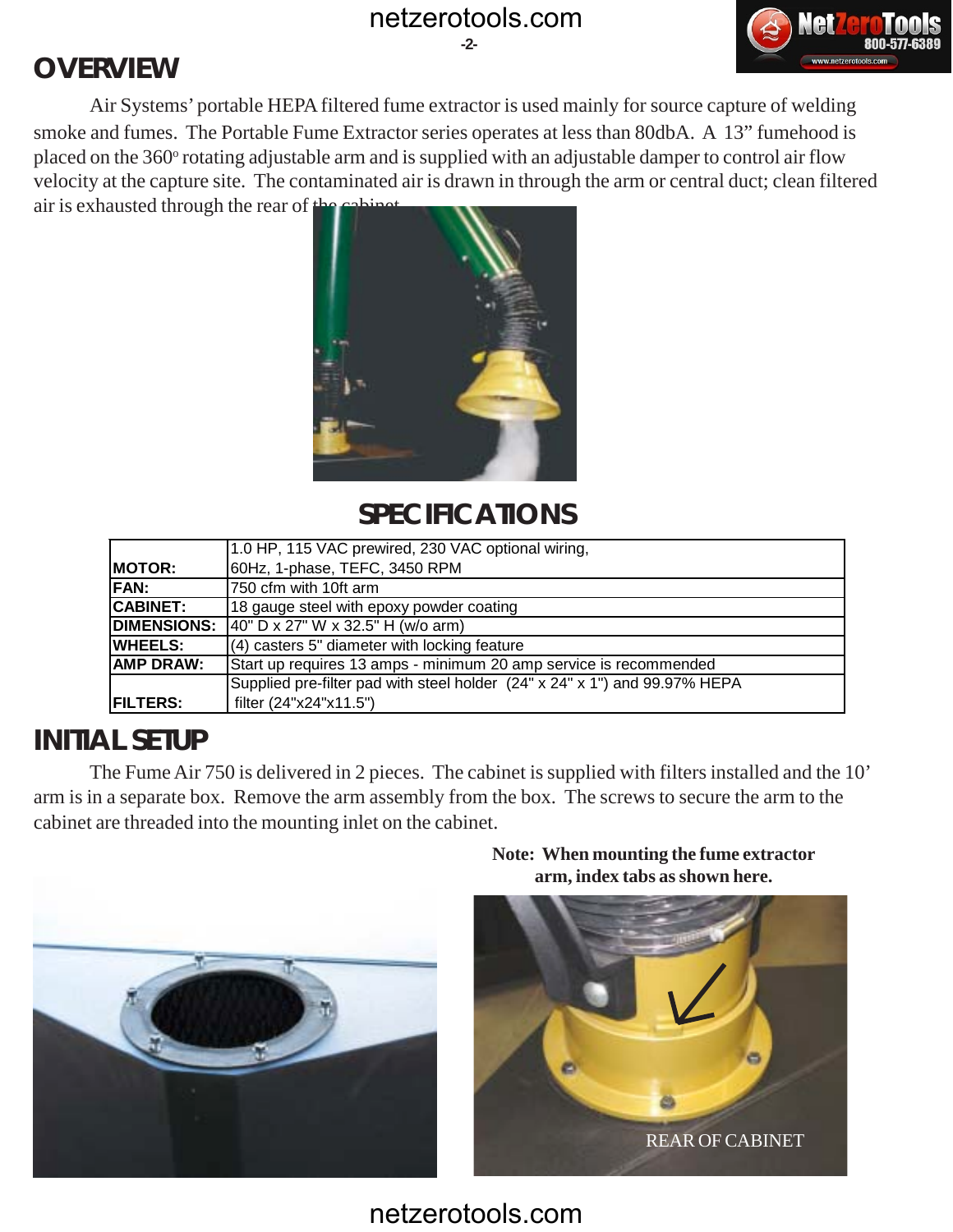



Remove the screws and place the arm over the inlet aligning the mounting holes to the cabinet. The piston will always be placed toward the front of the cabinet as shown in the picture above. Install the six screws and securely tighten the arm to the cabinet. The unit is now ready for use.

## **CAUTION**

This unit is designed for source capture of toxic welding fume particulate created during welding and burning operations. Under certain windy conditions, the welder may not get 100% of the toxic particulate captured. Please consult with your safety and health personnel about wearing the proper respirator during welding operations. This electric unit is not explosion-proof. Do not operate in atmospheres containing explosive gases.

### **OPERATION**

Plug the unit into a grounded 115 VAC outlet. Turn the unit on with the switch located on the top of the cabinet.



Position the 13" fume hood within approximately 12" of the welding operation for best capture of the welding smoke. Two of the roller casters have foot locks; these should be actuated during use to prevent the unit from moving. A flow dampener is located on the 10ft arm near the hood. This can be left open or partially closed to regulate the proper amount of air flow desired depending on the type of welding operation performed.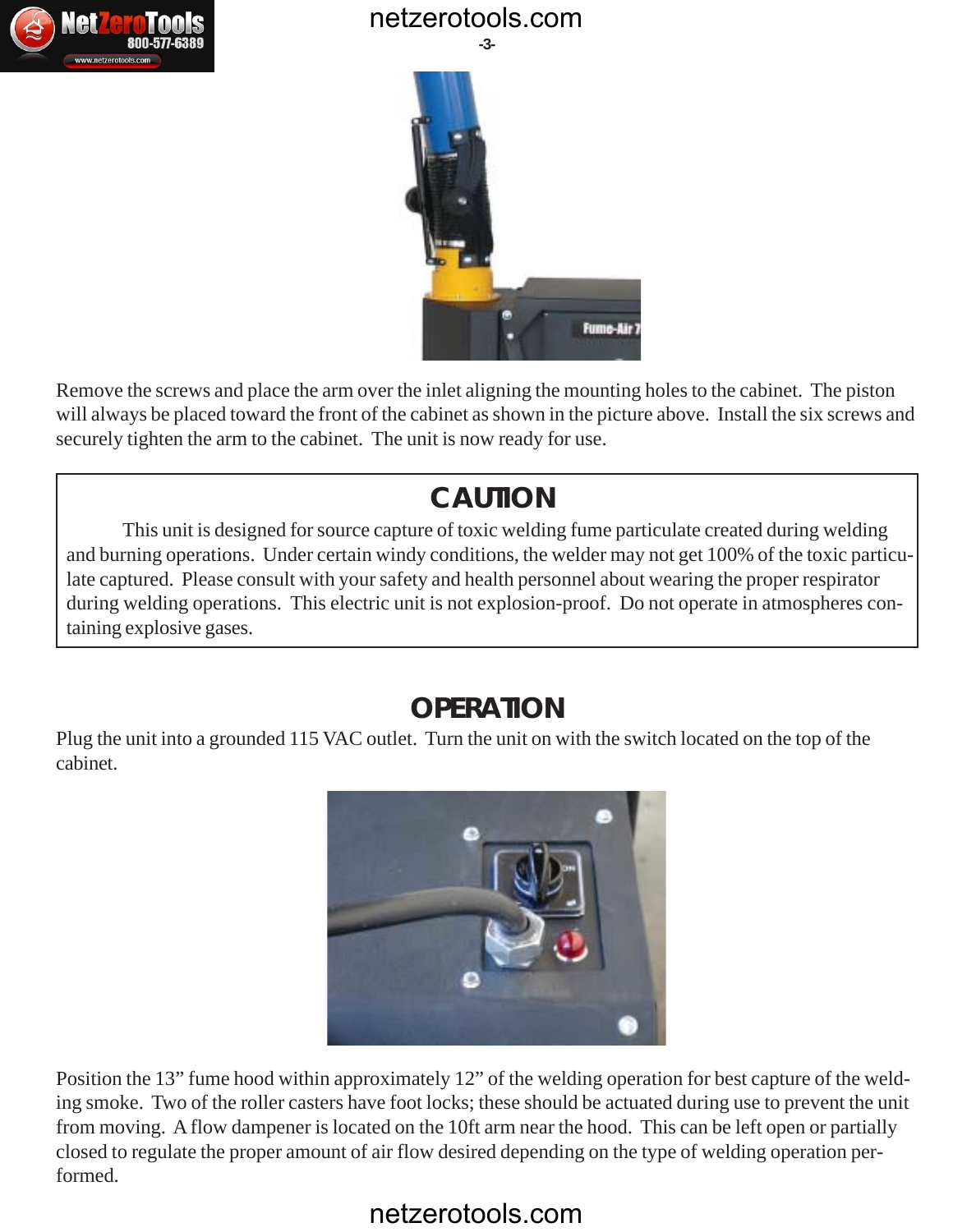**-4-**

### **FILTERS SUPPLIED**

The Fume-Air 750 unit is supplied with a DOP tested fire retardant HEPA filter and pre-filter. The HEPA filter can be installed in either direction. A test flow arrow is located on the top of the filter to show the air flow direction used during its factory testing. A certification label on filter performance is also supplied. The pre-filter is installed ahead of the HEPA filter at the factory. It is designed to collect large bulky particulate and extend the service life of the HEPA filter.



Inspect the pre-filter every 8 hours and replace if clogged. Heavy welding operations create a tremendous amount of smoke and dust that gets trapped in the pre-filter. In order to maintain adequate suction, the prefilter must be changed after 8 hours of operation after extremely heavy use. Operating the fume extractor without a pre-filter will ruin the expensive HEPA filter prematurely.

## **FILTER CHANGE INDICATOR**

A differential pressure switch is supplied with the unit and will activate a red light when the filter looses approximately 10% flow capacity. The indicator light is located next to the on/off switch.



If this light actuates, change the pre-filter pad. **Every 8 hours, inspect the pre-filter pad and replace if clogged. If the red light stays on after replacing the pre-filter, the HEPA filter should be replaced.**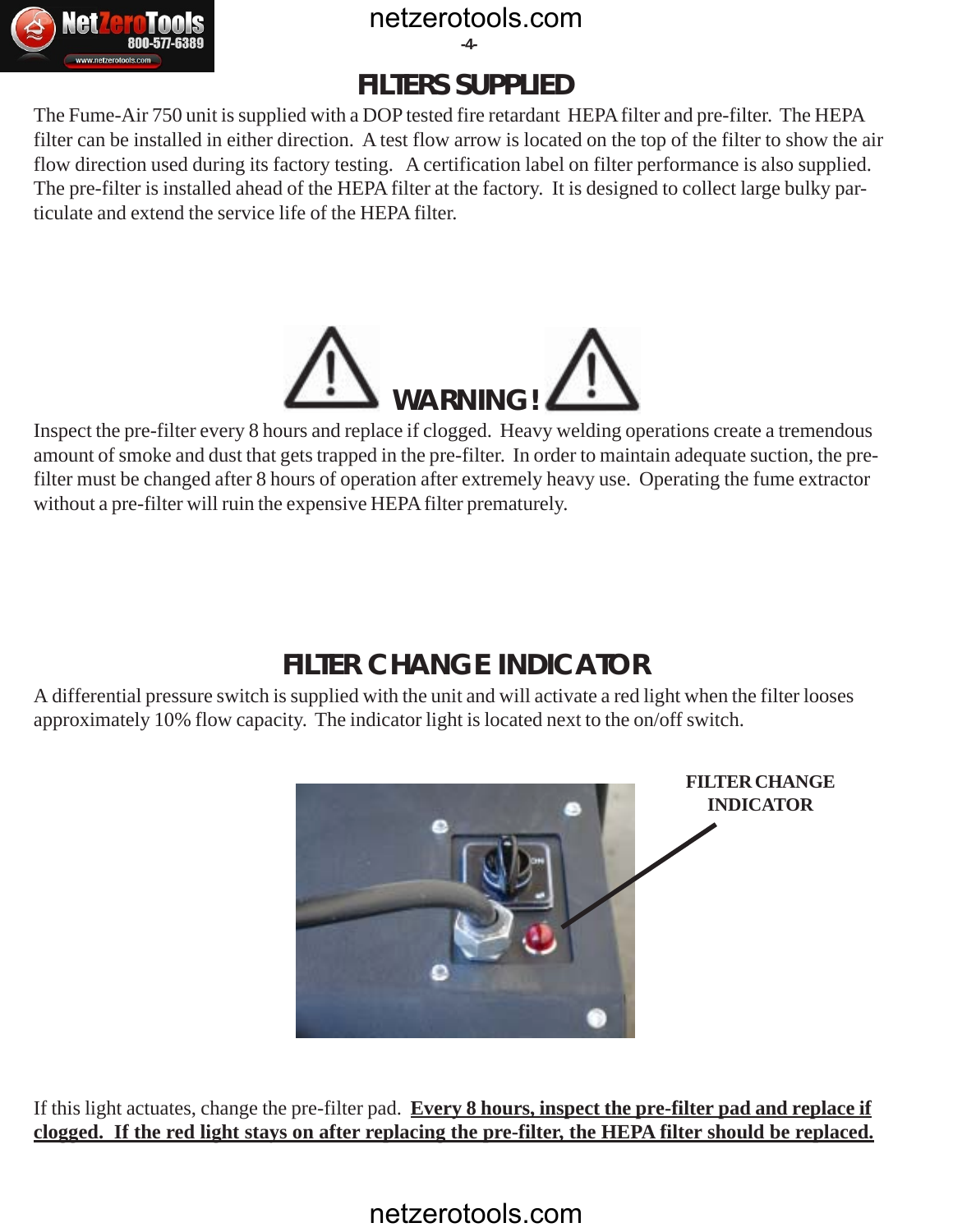

#### **FILTER REPLACEMENT**

The HEPA and pre-filter are located directly behind the air inlet where the arm is attached. To access the filters, lift the hinged cabinet door on the fume extractor. The pre-filter pad is installed in a steel holder and should be removed first. Inspect and replace pre-filter if clogged. Re-install metal frame in front of HEPA filter and align with HEPA filter gaskets. To replace the HEPA filter, always remove the pre-filter assembly first. Tilt the HEPA forward and lift out of the cabinet.

#### **NOTE: DOOR MUST REMAIN CLOSED WHILE THE UNIT IS IN USE!**

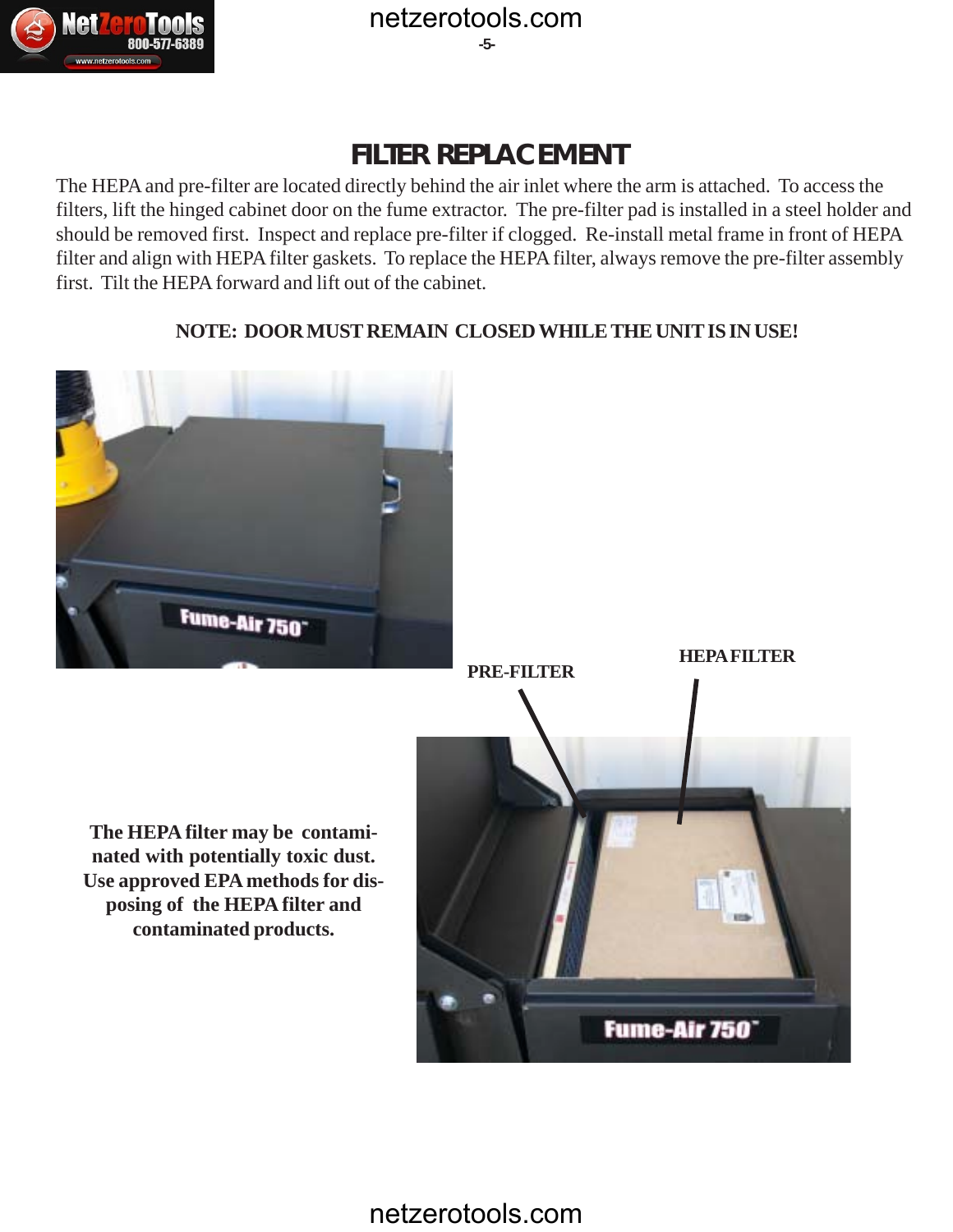

#### **REPLACEMENT ITEMS**

Model # Description 1630P Fume-Air 750 arm only PFE-2412HF Replacement HEPA filter PFE-2424PF Replacement pre-filter pads, box of 10 PFE-2424C Charcoal pre-filter pad, box of 10